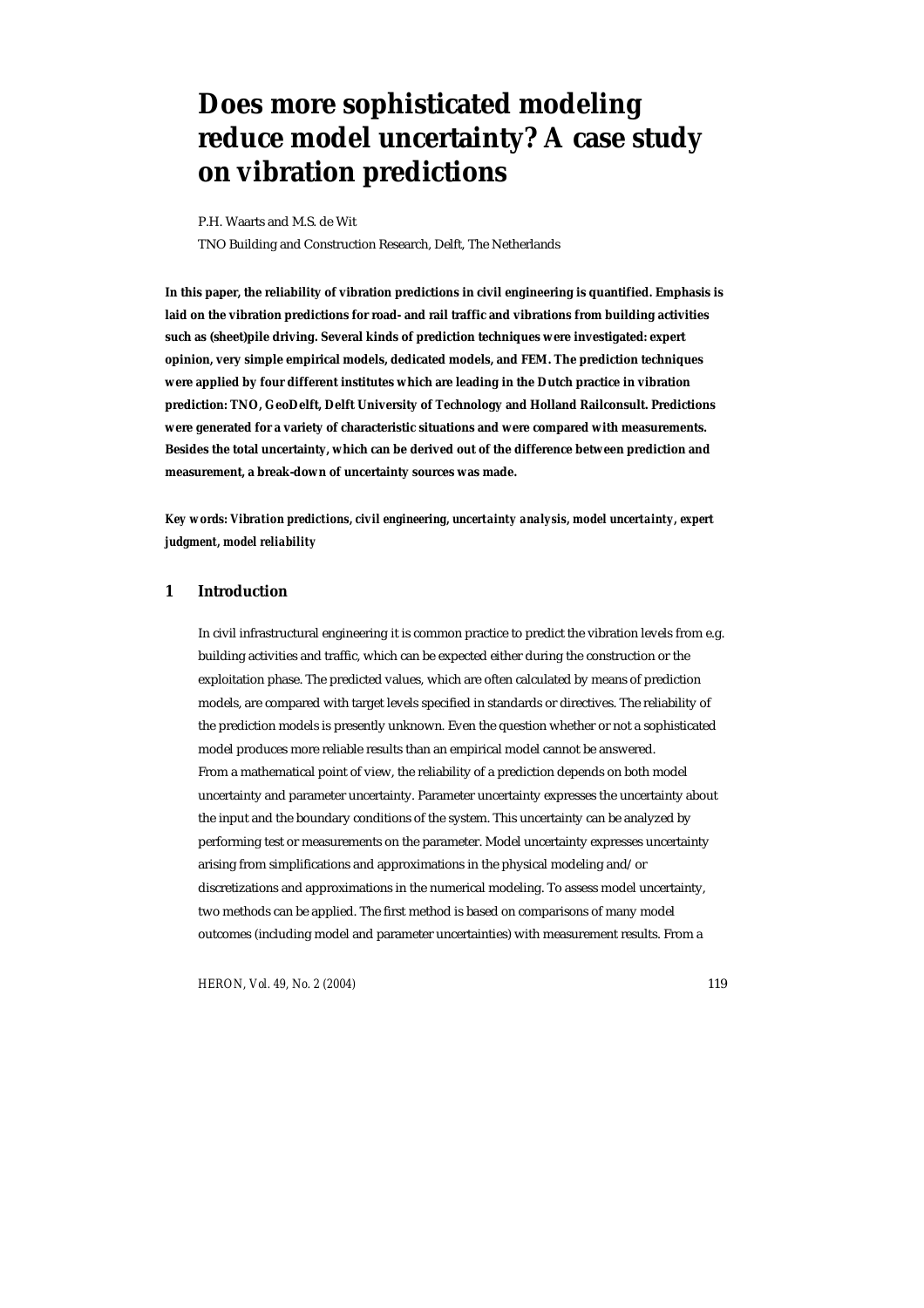statistical analysis of these comparisons, the total uncertainty, i.e. combination of model- and parameter uncertainty, can be analyzed. Subsequently the model uncertainty can be derived by extracting the parameter uncertainty from the total uncertainty. As this type of analysis of the model uncertainty is usually too costly, it is often replaced by the second method, which is based on expert opinion. An example of expert judgment on model uncertainty is given in Frijters et al. (1999). This paper compares both ways of analyzing the model uncertainty for predictions of vibrations.

The research was part of the framework of the Delft Cluster project 01.05.02 "reliability of vibration predictions and reducing measures". Four institutes worked together in this project: TNO, GeoDelft, Delft University of Technology and Holland Railconsult. For an overview see Hölscher & Waarts (2003).

# **2 Prediction of vibration levels**

Vibrations are a short disturbance of balance. The vibrations of solid objects (soil, buildings) are characterized with a vibration level and vibration frequency in Hertz. Mostly the highest value of the vibration velocity ( $v_{\text{max}}$ ) is used for the assessment of damage to buildings due to vibrations. The effective value of the vibration velocity ( $v_{\text{eff}}$ ) is mostly used for the assessment of nuisance for people in buildings due to vibrations (Waarts & Ostendorf, 2002). Prediction of vibration levels can be performed at various levels of sophistication. We distinguish three levels:

- 1. Without explicit models
- 2. With an empirical model
- 3. With a model derived from first principles

The first level concerns predictions, which are made on the basis of experience without the help of explicit models. Predictions at this level are often elicited from specialists in cases where a quick and cheap assessment has to be made, e.g. to determine whether a problem may potentially occur or not. We will refer to this type of predictions as 'expert judgments'. Empirical models are primarily constructed from experimentally obtained input/output data, with only limited or approximate recourse to laws concerning the fundamental nature and properties of the system under study. With this type of models predictions can be produced on the basis of concise and often coarse-grained input about the system. Examples of these models are the 'D11' model [CUR 1995] and dedicated models used at the several institutes. At the highest level of sophistication the predictions are based on models, which are derived from first principles. Among this type of models are the Finite Element Models (FEM) and the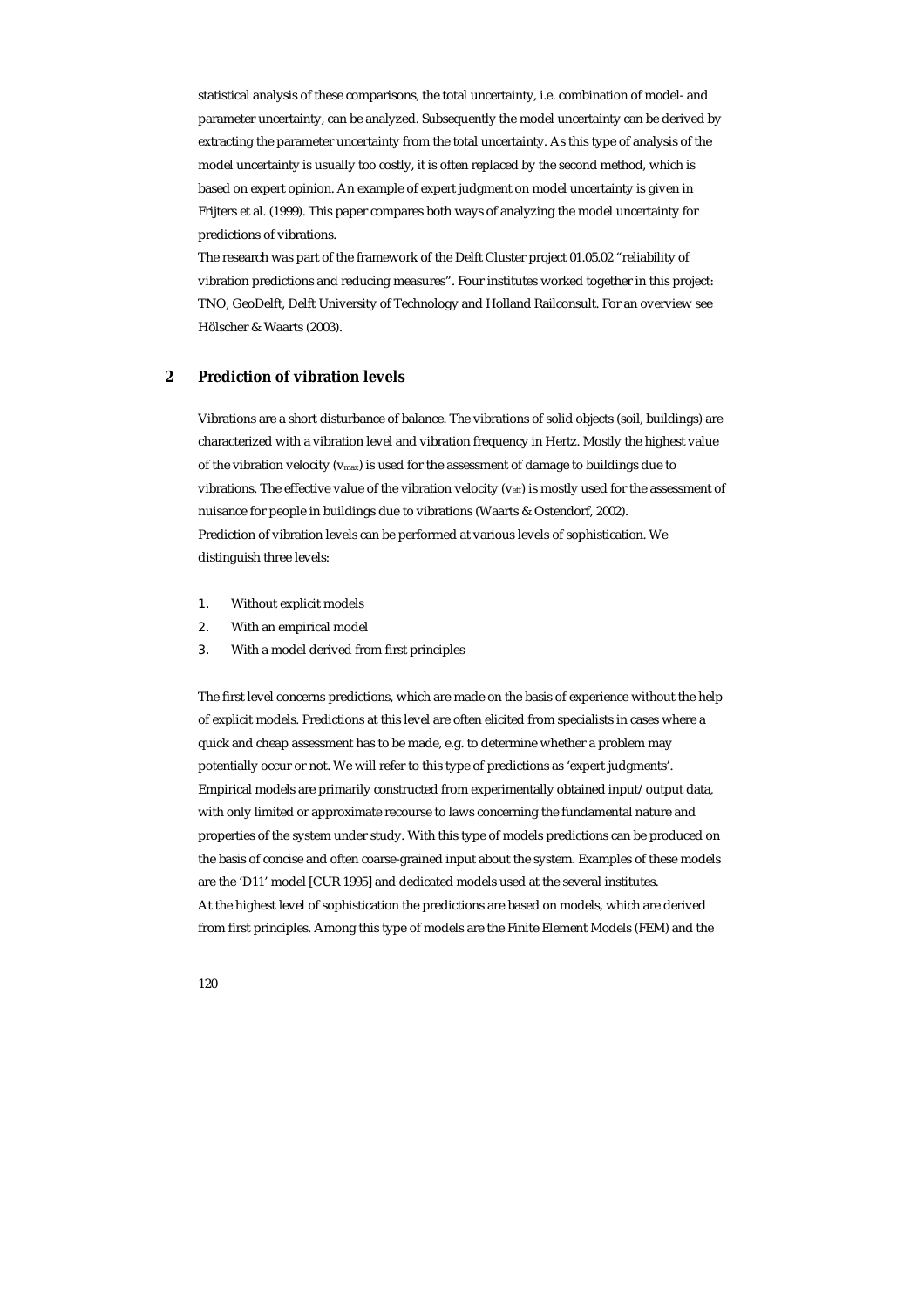multi-body models, which are regularly used in vibration modeling. These models require detailed input and are generally expensive to build and to run. They are typically applied in alleged problem situations and/or to evaluate mitigating measures.

At sophistication levels 2 and 3, explicit models are used to obtain predictions of vibration levels. These models commonly consist of three sub-models, which are connected as shown in Figure 1.



*Figure 1: Subsystems in a model for the prediction of vibrations, and their connections.* 

The figure expresses that vibrations are generated by a source in one place, propagate through the soil by some mechanism and subsequently result in vibrations in a construction or building at another location. It is common practice to model the three subsystems separately, and to connect them afterwards to make predictions.

# **3 Uncertainty**

The central question in this study concerns the reliability of vibration predictions. To answer this question, the uncertainty in the predictions has to be analyzed. This uncertainty may essentially arise from four sources:

- 1. Incomplete information about the specification of the (sub)system under study.
- 2. Incomplete information about the input and the boundary conditions of the (sub)system.
- 3. Simplifications and approximations in the physical modeling of the (sub)system.
- 4. Discretizations and approximations in the numerical modeling of the (sub)system.

As an example we consider the soil subsystem. When modeling the behavior of the soil, uncertainty from the first source is always present. Indeed, only limited information about the soil structure and properties is available in practical contexts. The second source also contributes to the uncertainty. First, there is uncertainty in the input data from the vibration source model. Second, the source model may not provide all required input/boundary conditions. Uncertainty from the third source is directly related to the modeling level discussed in the previous section. For practical situations, uncertainty from this source in case of a FEM modeling approach is expected to be small compared to an empirical modeling approach. Theoretically, the translation of the physical soil-model into a numerical model may introduce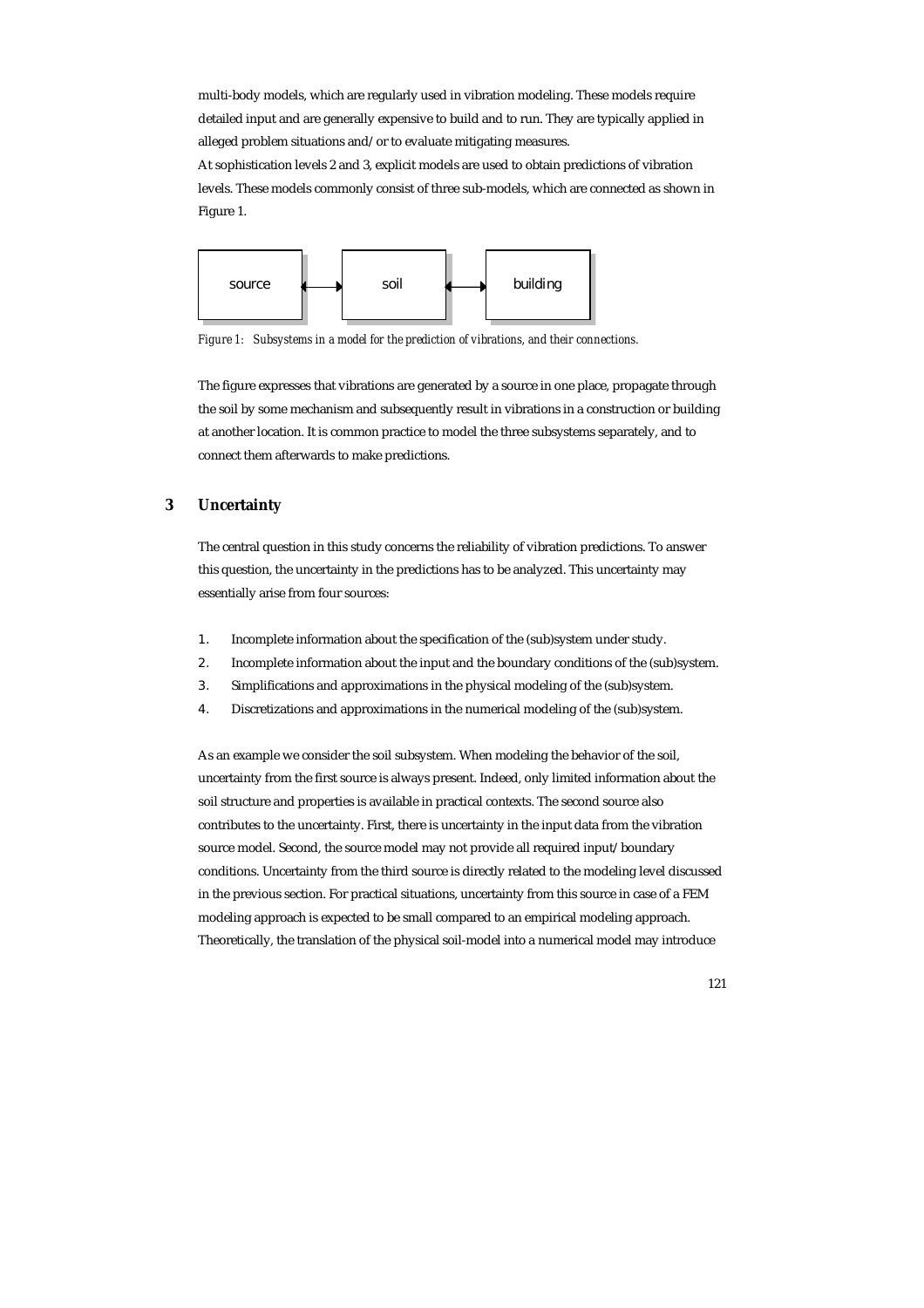extra uncertainty in the FEM-approach, but we will assume here that this is a negligible contribution. In the remainder of this paper we will refer to uncertainties from the first two sources as 'parameter' uncertainty. Loosely stated, this is the uncertainty that arises from our limited knowledge about the state of the world: which system are we modeling and what exactly is driving it? Uncertainty from the third and fourth sources is addressed as 'model' uncertainty. This uncertainty may be associated with our lack of knowledge about how the system works: given that we know the structure of the system, its properties and the forces driving it, what is the system's response? In practice, the distinction between parameter and model uncertainty is not always clear, especially as the models become more empirical. In practice, uncertainty is not explicitly accounted for. Vibration predictions are point-estimates ('best guesses' or 'conservative' estimates), which have an unknown deviation from the actual values. We write:

$$
V_{\rm obs} = g^* V_{\rm point} \tag{1}
$$

## where:

vobs observed or actual vibration level vpoint point estimate of vibration level

g prediction factor,

and consider g a random variable. If we assign g a probability distribution, which, on the long run, matches the frequency distribution of  $v_{obs}/v_{\rm point}$ , we may consider this probability distribution a measure of the (average) uncertainty in vibration predictions. Hence the approach in this paper will be to assess frequency distributions on the basis of recorded values for both vpoint and vobs in a large number of cases. Note that we assume here that the observed value v<sub>obs</sub> equals the actual value without observation error.

By using this approach we implicitly choose to represent uncertainty in terms of probability. This representation is adequate for the applications of concern in this work and it has been studied, challenged and refined in all its aspects.

For each prediction technique we aimed to assess the total uncertainty, i.e. the uncertainty in predictions:

- for the whole system including source, soil and building subsystem
- based on a level of information as commonly available in practice

For predictions on the basis of FEM (mainly first principles based modeling approach), also an attempt was made to break down the total uncertainty into: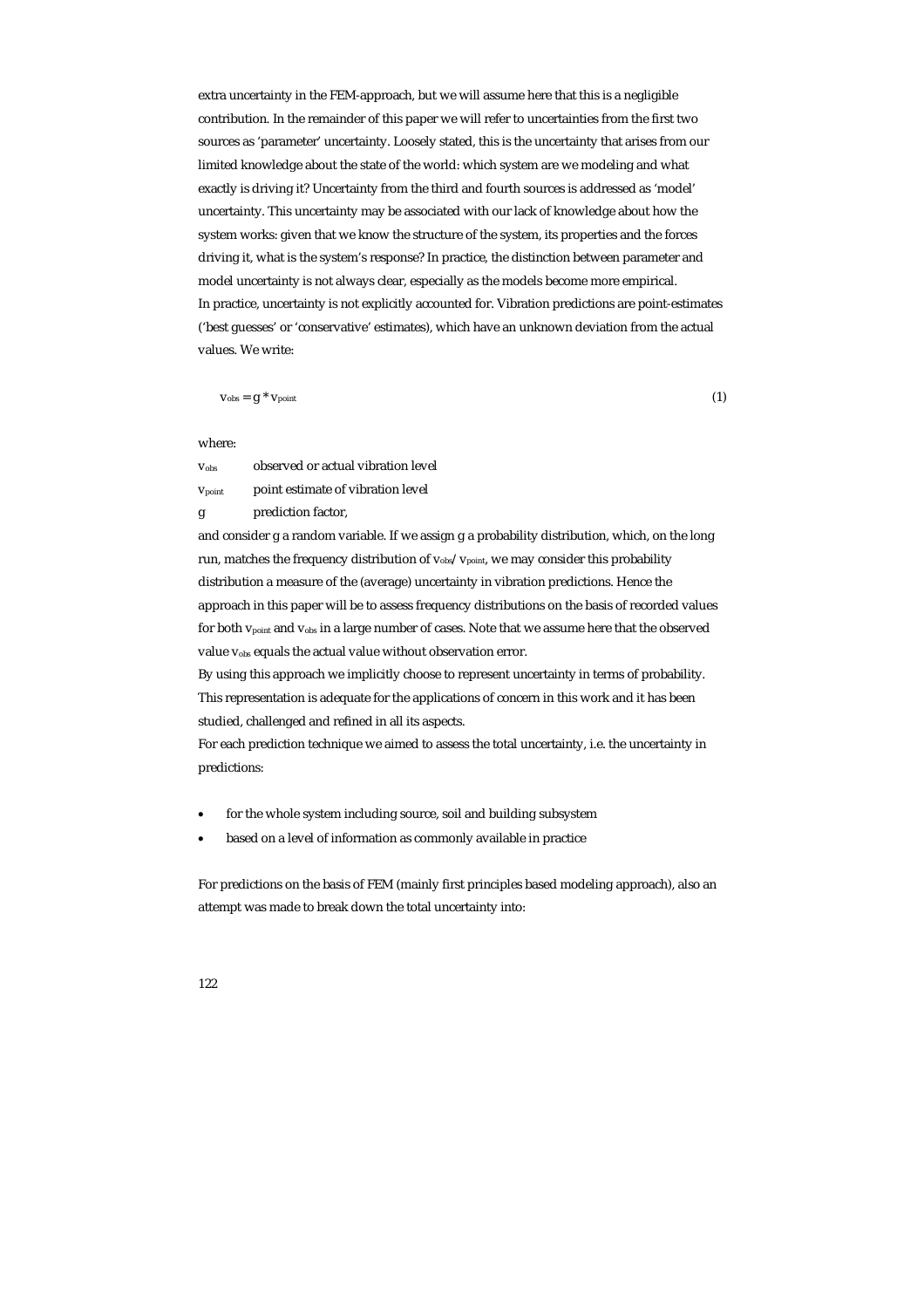• contributions from the various subsystems

• contributions from the various sources of uncertainty (model versus parameter uncertainty)

In this paper only a partial breakdown is investigated as shown in Table 1.

*Table 1: Breakdown of the uncertainty in vibration predictions into prediction technique, subsystem and type of uncertainty ('par': parameter, 'mod': model, 'tot': total). The crosses indicate which items are addressed in this paper.* 

| Level            | technique /     |     | source |              | soil                |   | building    | total |
|------------------|-----------------|-----|--------|--------------|---------------------|---|-------------|-------|
| (section 2)      | subsystem       | par |        |              | mod tot par mod tot |   | par mod tot |       |
|                  | expert          |     |        |              |                     |   |             |       |
| $\boldsymbol{2}$ | D11 (empirical) |     |        |              |                     |   |             | X     |
| 3                | <b>FEM</b>      |     |        | $\mathbf{X}$ | X                   | X |             |       |

Before the study after the reliability of vibration predictions started the model uncertainty was estimated based on expert judgement. Table 2 shows the expert judgement of the difference between 'best guesses' and 'conservative' estimations (see Waarts 2000). When the level of 'conservatism' is known, the model uncertainty can be estimated in statistical terms.

*Table 2: A-priori estimate of uncertainty in vibration prediction (factor between 'conservative' estimate and 'best guess')* 

| Level       | <b>Technique</b> | Model       | <b>Parameter</b> | Total       |
|-------------|------------------|-------------|------------------|-------------|
| (section 2) |                  | uncertainty | uncertainty      | uncertainty |
|             | expert opinion   |             |                  |             |
| 2           | empirical        |             | 1.5              |             |
| 3           | first principles | 1.6         | 1.5              |             |

# **4 Total uncertainty of the various prediction techniques**

All uncertainty assessments are based on statistical analyses of the ratio between measurements and predictions. Hence, predictions were collected for cases or situations, where reliable measurements were or could be made available. In all cases it was seen to that the predictions were done without any prior knowledge of the measured values. The next sections describe the experimental set-up and results for the various prediction techniques separately.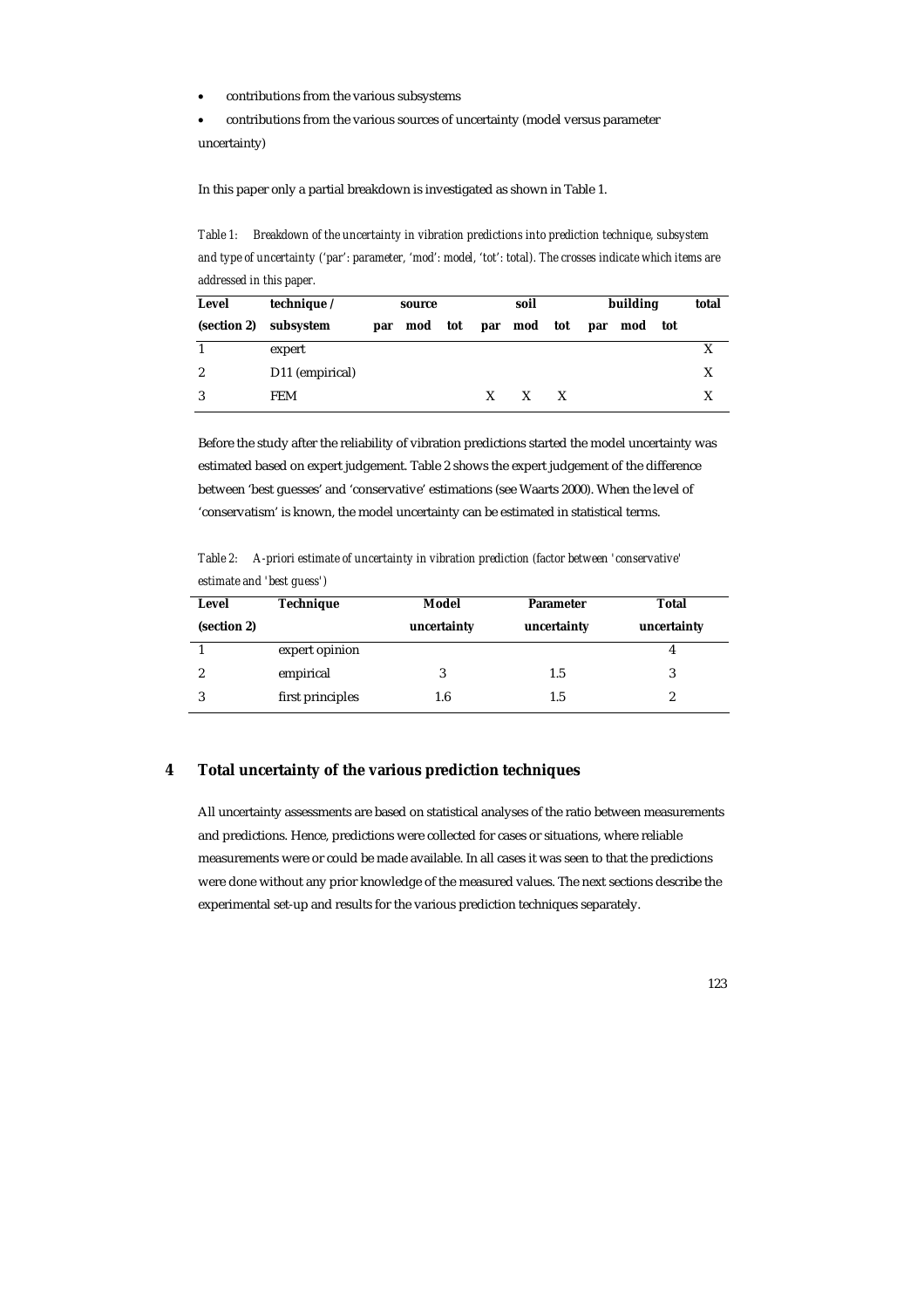# *4.1 Expert*

As shown in Table 1 only the total uncertainty was estimated at this level. As experts do not use explicit models, decomposition of the uncertainty was not possible. Eight experts were selected as a representative sample of professional consultants active in the building and construction industry in the field of vibration modeling and/or measurement. The experts had to make 24 predictions of vibration levels in 7 different cases. These cases were selected from a large number of historical cases to form a representative set. All three subsystems (vibration source, soil and building) were involved. The cases were described at a level of detail that is customary in practical situations. For a description of cases and measurements see Hölscher & Waarts (2003), Wit & Molenaar (2002).

To prepare themselves, the experts were given global and qualitative information about the cases two days prior to the elicitation session. The experts' assessments were obtained through an E(lectronic) B(oard) R(oom)-session. The experts were located in the same room, each seated behind a separate computer connected to a network. All experts received the same information and explanation, and made their assessments solely on the basis of their experience and background literature they brought along. They simultaneously and independently entered their assessments into their computer, without discussion with the other experts. The time available for each assessment was approximately 10 minutes on average.



*Figure 2: Frequency distribution of log g, the logarithm of the ratio of measured values and the experts' best guesses. The frequency distribution is plotted on normal probability paper.*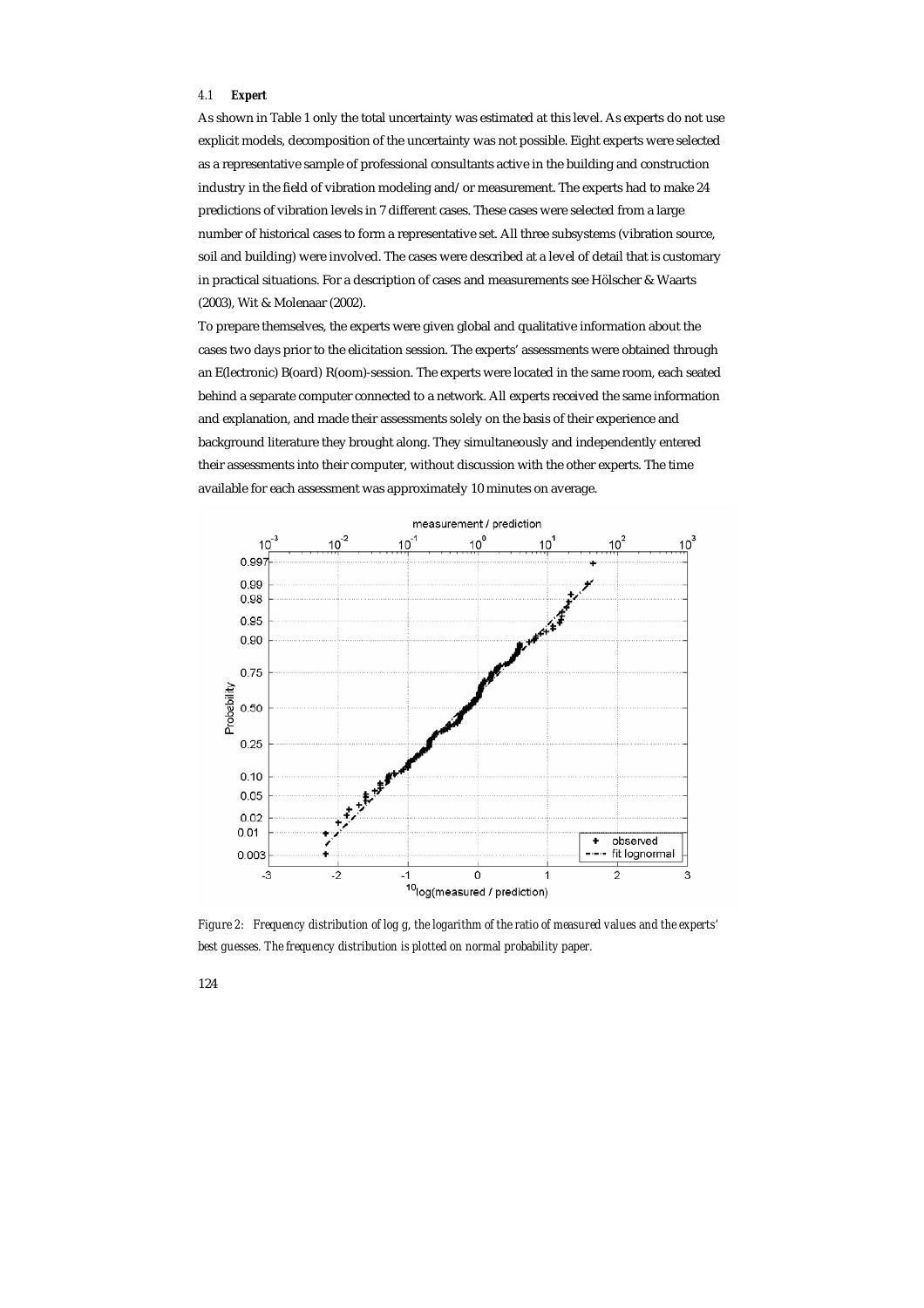The assessments consisted of values for  $v_{\text{eff,max}}$  or  $v_{\text{max}}$ . For each variable, two predictions were required, i.e. a median value or 'best guess', and a value which in their opinion would not be exceeded with 95% probability.

The prediction uncertainty was calculated from comparisons between the predictions and the measurements. A preliminary analysis was carried out immediately after the elicitation session. The results were presented to the experts in the same session as immediate feedback. For more information, see Wit & Molenaar (2002).

Realizations of the random prediction factor g (see equation 1) were obtained by division of measured value by the corresponding prediction. A frequency distribution of the resulting ratios is shown in Figure 2. The values of g in the sample cover a range of almost 4 orders of magnitude, which is a considerable spread. This suggests that we should consider the logarithm of g rather than g itself. This choice is also supported by the apparent goodness of fit between the frequency distribution of log g (logarithm with base 10) and the normal distribution. We will interpret the observed frequency distribution as an estimate for the probability distribution of g, assuming that the realizations of g are (sufficiently) independent.

The frequency distribution can be characterized by the estimates of the mean and standard deviation of log g, which are given in Table 3. The mean value is a measure for the bias in the predictions. A mean of log g equal to 0 (g equals 1), indicates unbiased predictions 'on average'. The standard deviation is a measure of the spread or uncertainty in the values of log g. In Table 3 we also introduce an alternative characterization of the frequency distribution in terms of two factors:  $g_{50}$  and  $g_{95/50}$ . The factor  $g_{50}$  is the median value of g, i.e. value at an exceedance probability of 50%. If this value of g would be used to correct all predictions, the corrected predictions would be unbiased. Values of  $g_{50}$  less than 1 indicate a tendency to over estimate the vibration levels (conservative), whereas values of  $g_{50}$  exceeding 1 indicate a tendency to under estimate.

The factor g<sub>95</sub> is the 95-percentile value of g, i.e. the value at a 95% probability level (5% exceedance probability). This factor could be considered as a 'safety factor' to obtain values, which, on the long run, will be exceeded by the measurements in only 5% of the cases. The factor  $g_{95/50}$  is defined as the ratio of  $g_{95}$  /  $g_{50}$ . It is a measure of the spread in the predictions.

In case the log of g is well-described by a normal distribution, the relation between the moments (mean m and standard deviation s) and the quantiles ( $g_{50}$  and  $g_{95}$ ) is:

| $g_{50}=10^{\mathrm{m}}$          | (2) |
|-----------------------------------|-----|
| $g_{95/50} = 10^{1.64 \text{ s}}$ | (3) |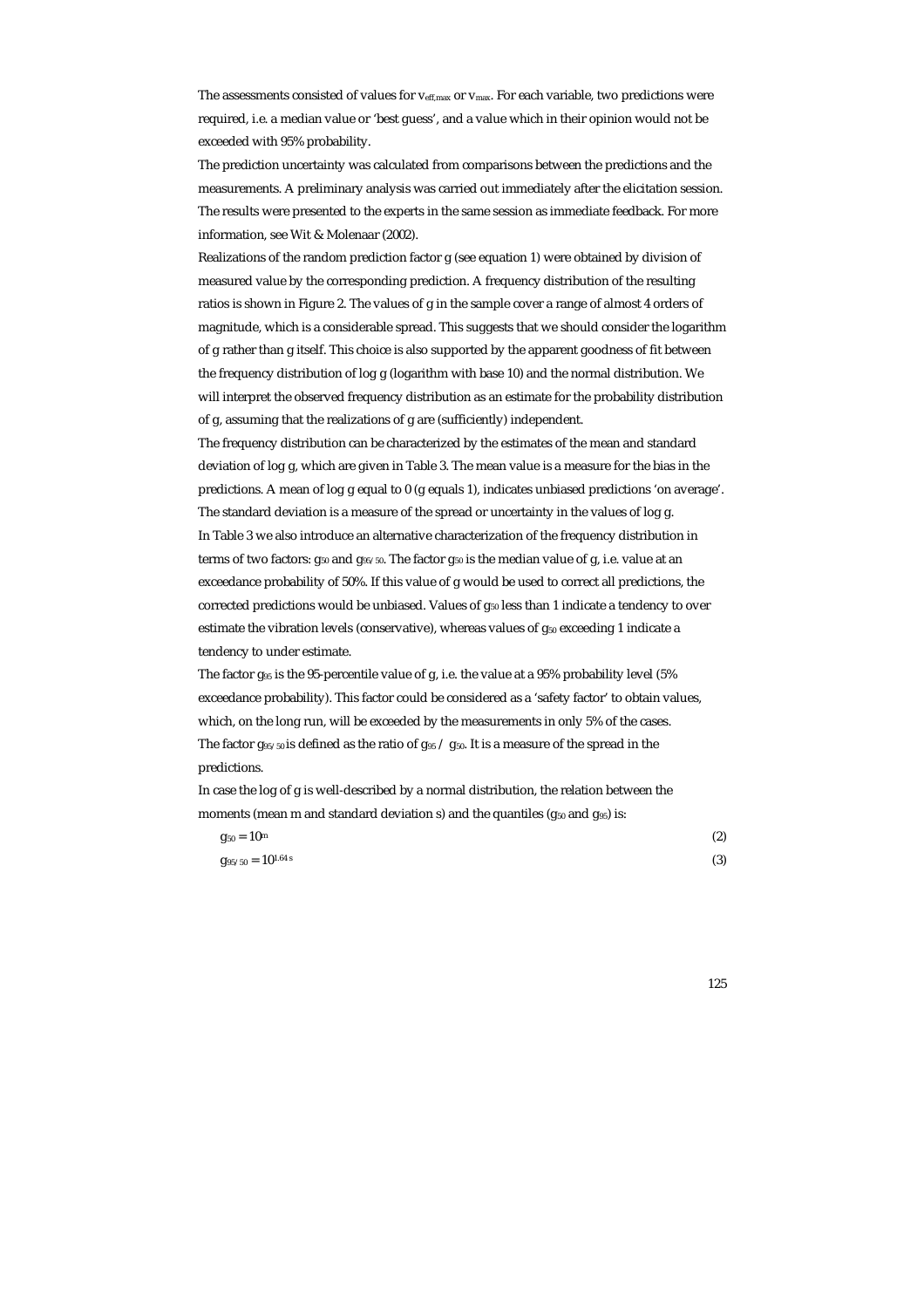| Table 3: Estimates for the mean and standard deviation of log g and estimates for the percentiles of g. |  |
|---------------------------------------------------------------------------------------------------------|--|
|                                                                                                         |  |

|                          | best guesses of all experts | best guesses of the 'best' expert. |
|--------------------------|-----------------------------|------------------------------------|
| Mean log g               | $-0.2$                      | $-0.2$                             |
| standard deviation log g | 0.77                        | 0.6                                |
| $g_{50}$                 | 0.6                         | 0.6                                |
| g <sub>95/50</sub>       | 18                          | 10                                 |

Both Figure 2 and the mean value of log g and the value of g<sub>50</sub> in Table 3 show that on average the experts' estimates are hardly biased. This is consistent with the assignment to generate best guesses, so as a group the experts are well-calibrated in this respect. The variation between the experts is not too large. If we select the best expert (median value close to 0 and smallest standard deviation) we can see some decrease in variation.



*Figure 3: Frequency distribution of log ghigh the logarithm of the ratio of measured values and the experts' 95-percentiles. The frequency distribution is plotted on normal probability paper.* 

The same procedure can be repeated with the experts' 95-percentiles (the values they themselves assign as probability of exceedance of 5 %) . We will refer to the ratios between measurement and 95-percentile as ghigh. If the experts would be well-calibrated in their 95 percentile assessments, the frequency distribution of ghigh would cross ghigh = 0 at a probability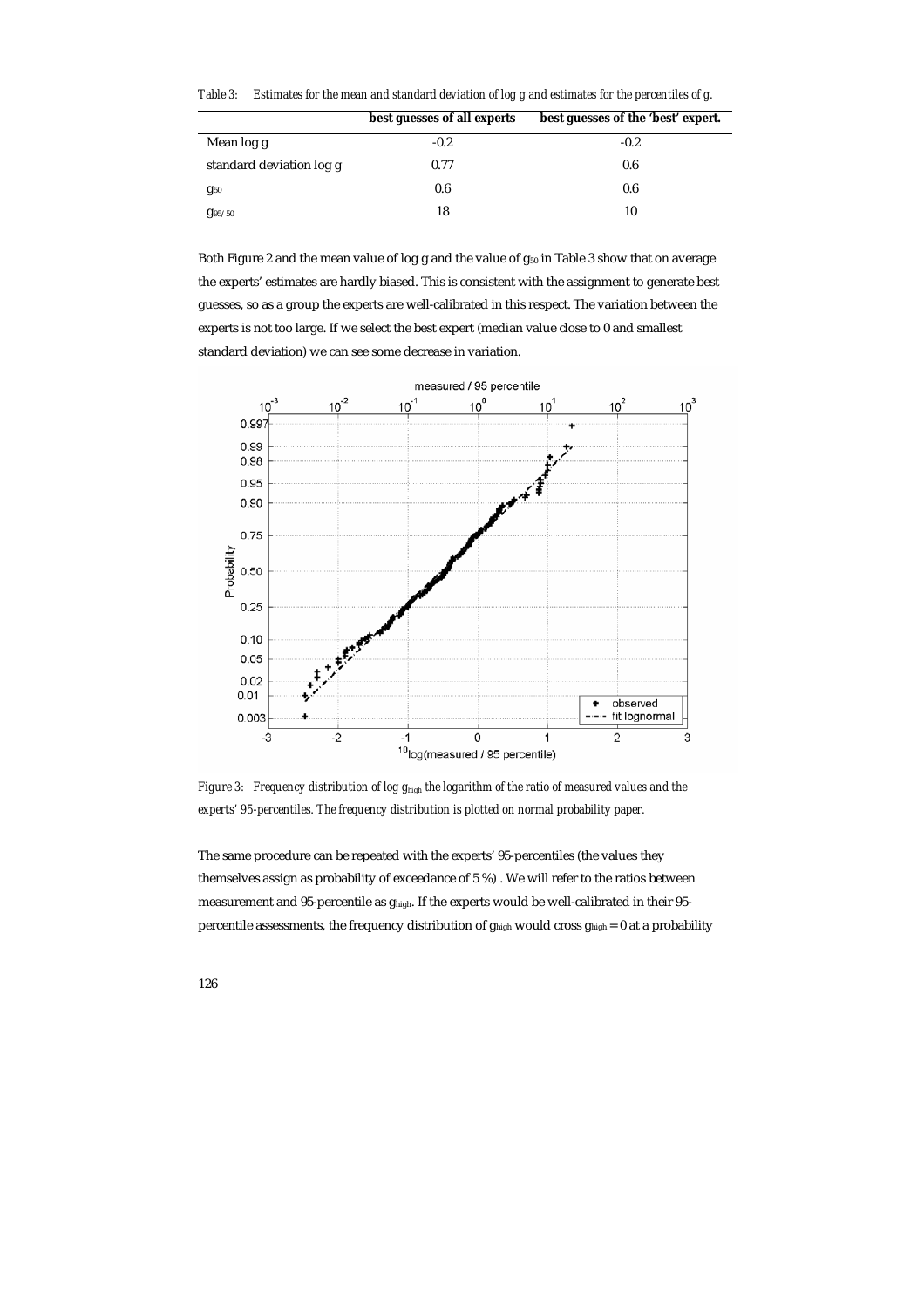level of 95%. Only then the measured values would exceed the predicted values in only 5% of the cases. Figure 3 shows, however, that the observed frequency distribution crosses  $g_{high} = 0$  at a probability level of 75%. This indicates that the experts as a group are overconfident: they choose their 95-percentile values too low, a factor 6 on average.

## *4.2 Empirical models*

At this level, one single prediction tool was used, called D11 (CUR 1995). The model consists of three main modules:

- a source module, in which the source of the vibration is characterized;
- a ground module, which describes the spreading of vibrations trough the soil
- a building module, in which the transfer of vibrations to the building and the response of the building are described

The source model is based on simple mathematical models that are tuned to measurement results and FEM calculations. Relevant parameters are derived for three standard sources: road traffic, rail traffic and piling activity. The relevant parameters that determine the vibration transfer via the soil are described for three characteristic types of stratified Dutch soil profiles. In the building module the transfer of the free field vibration at the base of the foundations to a specific point in the building is described with the aid of empirical amplification factors. As the user has hardly any influence on the results (limited number of choices to make in doing the predictions, choices are quite obvious) all predictions were done by one single person. This person had no specific expertise in the field of vibration modeling and/or prediction. Vibration predictions were made for the same cases and variables that were used in the expert judgment study (see previous section). The predictions were point estimates, i.e. the values produced by the prediction tool.

Again the uncertainty was calculated from a statistical analysis of the ratio between predictions and measured values. Only the total uncertainty was assessed, as the program does not give intermediate results. For more information about the predictions see Esposito (2002). The predictions were made with prediction tool 'D11' for the same cases as presented to the experts (see previous section). Few cases fell outside the scope of application of the tool and were skipped. A total of 18 predictions resulted. The predicted values were divided by the corresponding measured values to obtain realizations of g. Figure 4 shows the frequency distribution of g.

Figure 4 shows that the D11 predictions are somewhat conservative on average as the probability of finding a measurement exceeding the predicted value is only 25%. The figure also shows that the frequency distribution of the D11 results is very similar to the distribution of the experts' 95-percentiles. The D11-tool is apparently successful in the sense that with this tool a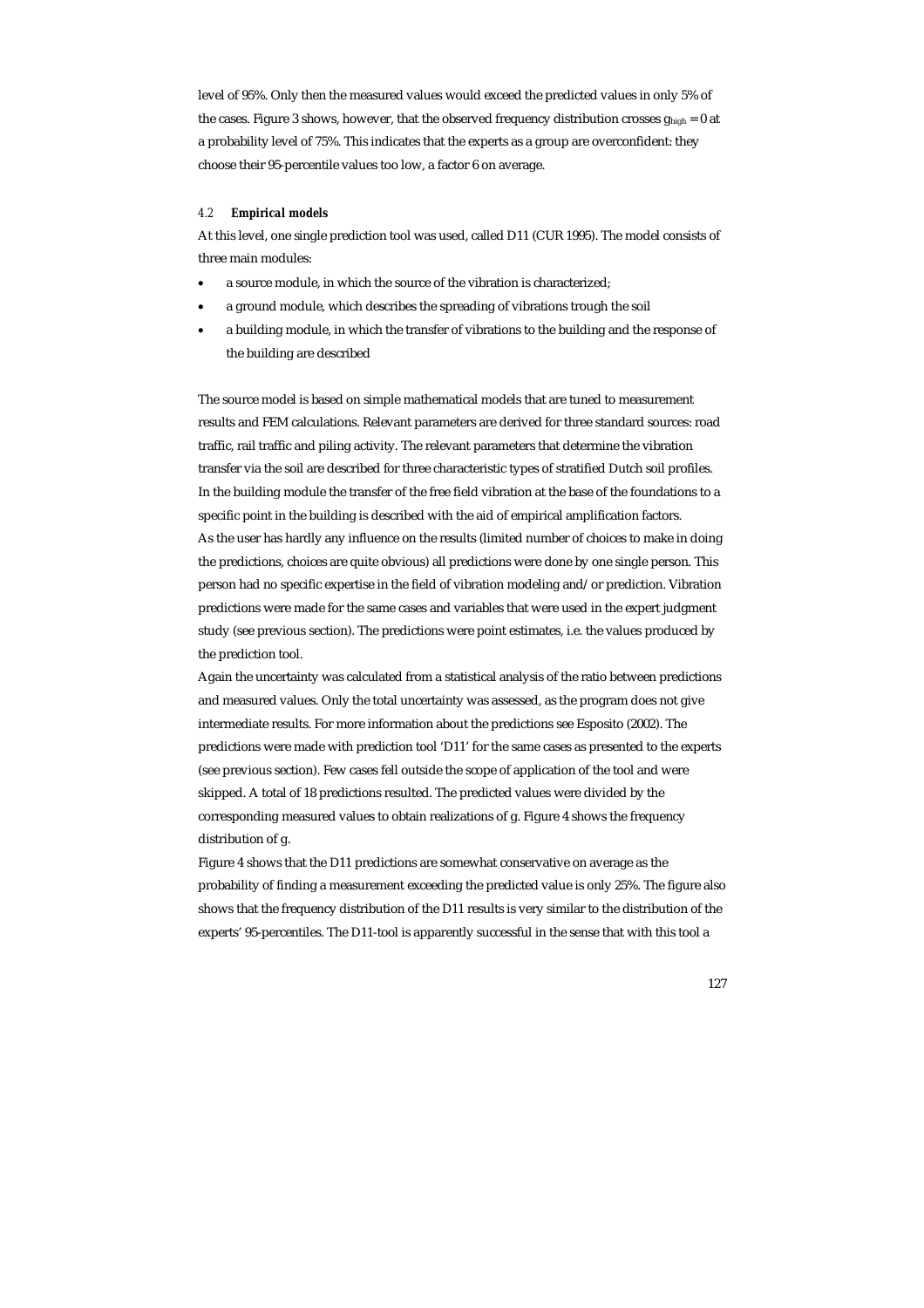non-expert can produce 'conservative' predictions, which are equally well (or poorly) calibrated as conservative predictions from an arbitrary expert. The degree of conservatism, although, is probably less than expected. Table 4 summarize the statistics of g for the D11-results.



*Figure 4: Frequency distribution of log g, the logarithm of the ratio of measured values and the D11 predictions. The frequency distribution is plotted on normal probability paper. For reference the distribution fitted to the experts' 95-percentiles is also shown (dashed line).* 

*Table 4: Estimates for the mean and standard deviation of log g and estimates for the percentiles of g for D11 predictions.* 

| Mean               | $-0.6$ |
|--------------------|--------|
| standard deviation | 0.8    |
| $g_{50}$           | 0.25   |
| g <sub>95/50</sub> | 20     |

## *4.3 Finite Element Modeling (FEM)*

Finite element modeling can consist of a full model including source, soil and building. In most cases, it only consists of a FEM model of the soil, completed with separate FEM models for the building and a multi body dynamic system of the vibration source. Connection between the various submodels is based on connectivity of vibration velocity or force at a limited number of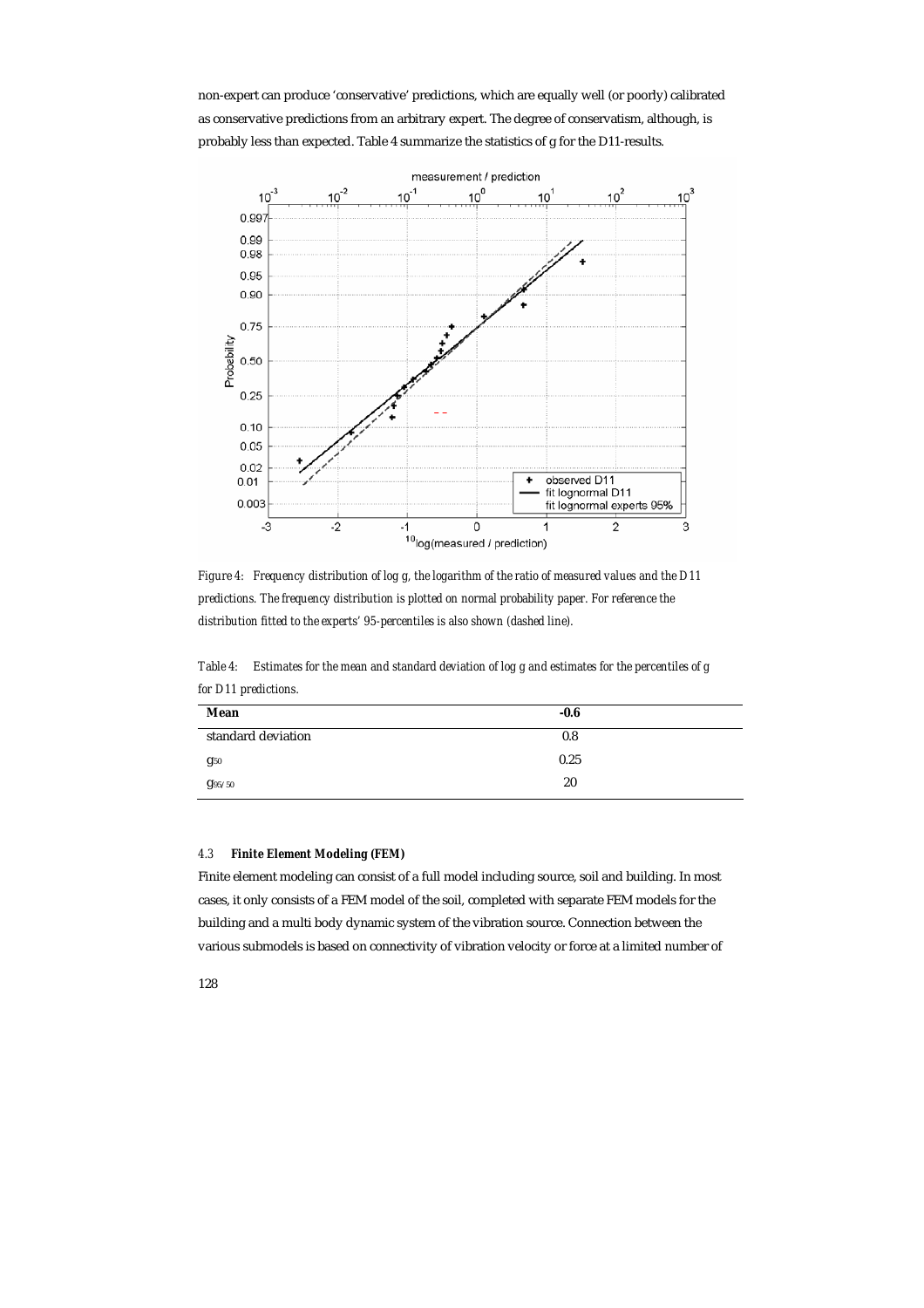nodes. The soil is modeled into layers, which can be distinguished from experimental data such as a CPT or a boring diagram. Generally the minimum layer thickness is approximately 0.5 m. The material properties of the soil layers are based on empirical formulas. For this level of prediction sophistication another set of cases was used than for the expert judgment study and the D11 predictions. Indeed, to be able to break down the uncertainty, specific measurements were required. These measurements were done near the building pit of the 'Tunnel Rotterdam Noordrand' in The Netherlands. Two grids of vibration sensors were installed in the soil, one at surface level and one at a depth of 14 m below surface level. Both horizontal and vertical vibration components were measured. For more information see Koopman (2002b).

Note that in these measurements the subsystem 'building' was not involved. Moreover, all measurements were carried out in the same soil. Various vibration sources were used though: pile driving, sheet piling and a heavy vehicle over a speed ramp.



*Figure 5: Frequency distribution of log g, the logarithm of the ratio of measured values and the FEMpredictions. The frequency distribution is plotted on normal probability paper. For reference the distribution fitted to the experts' best guesses is also shown (dashed line).* 

Prior to the measurements, the vibration levels at the various sensor positions had been predicted by three different Dutch institutes. All three institutes regularly carry out sophisticated vibration predictions in civil engineering projects. The information provided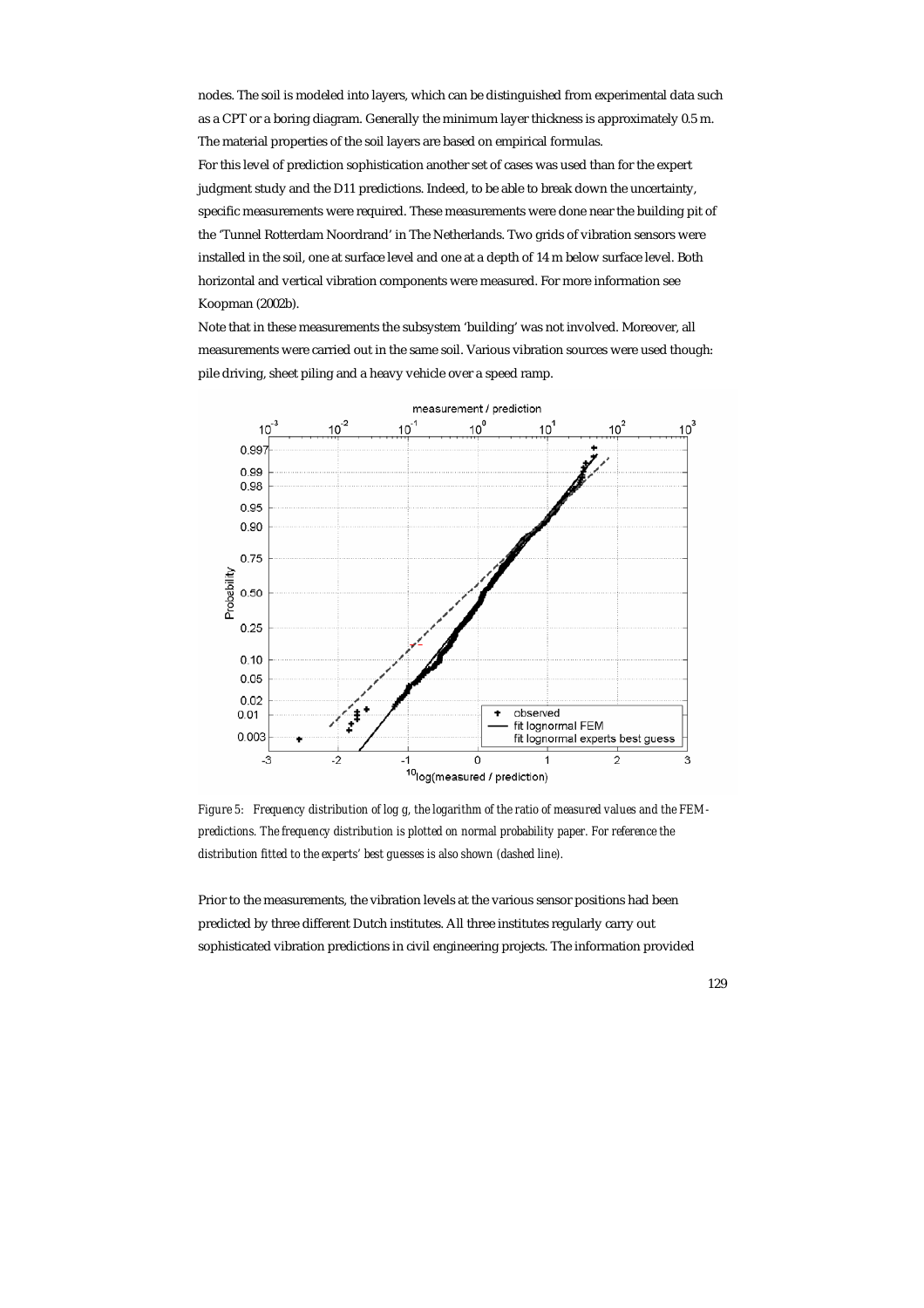about the vibration sources and the soil was intended to mimic typical practical consultancy situations (see Pruiksma, et al., 2003a).

The total uncertainty has been estimated from a comparison of all the predicted and measured maximum vibration velocities ( $v_{\text{max}}$ ), regardless of the institute that carried out the prediction, the source type, the distance to source, etc., Note that these uncertainty estimates concern a system that only consists of a source and soil subsystem, without the component 'building'. For more information about the predictions, see Koopman (2002a), Hölscher & Waarts (2003). More info about the measurements can be found in Koopman (2002b) and Wit (2003).

*Table 5: Estimates for the mean and standard deviation of log g and estimates for the percentiles of g for FEM predictions* 

|                    | all predictions | predictions of 'best' performing institute |
|--------------------|-----------------|--------------------------------------------|
| Mean               | 0.1             | 0.1                                        |
| standard deviation | 0.6             | 0.5                                        |
| $g_{50}$           | 1.3             | 1.3                                        |
| $g_{95/50}$        | 10              | ⇁                                          |

A total of 560 FEM-predictions of  $v_{\text{max}}$  were produced by the three institutes, which were compared with measured values as in the previous sections. The frequency distribution of the ratio between measured and predicted values is shown in Figure 5. Again, the lognormal distribution appears to describe the frequency distribution well. The predictions are not significantly biased as the median value of log g is close to 0. A summary of the total uncertainty statistics is given in Table 5. The numbers in Table 5 are a measure for the uncertainty in the predictions of an arbitrary institute and for the best performing institute in the study (median value close to 0 and smallest standard deviation). The limited reduction of the variance in log g that is obtained when using FEM-based predictions instead of instant expert judgment is striking. If we compare the predictions of all experts with the predictions of all institutes we find a factor of  $(0.6)^2 / (0.8)^2 \approx 0.6$ . Comparison of the best expert with the best institute gives a variance reduction of about 0.7. If we bear in mind that the FEM-predictions only concerned the subsystems source and soil, whereas the experts had to predict the behavior of source, soil and building in several cases, the reduction in practical cases might even be less.

# **5 Breakdown of uncertainties with respect to vibration source**

The breakdown in term of vibration source has only been analysed for the FEM predictions. The same data is used as described in section 4.3. In this section the uncertainty in the FEM predictions is calculated per vibration source: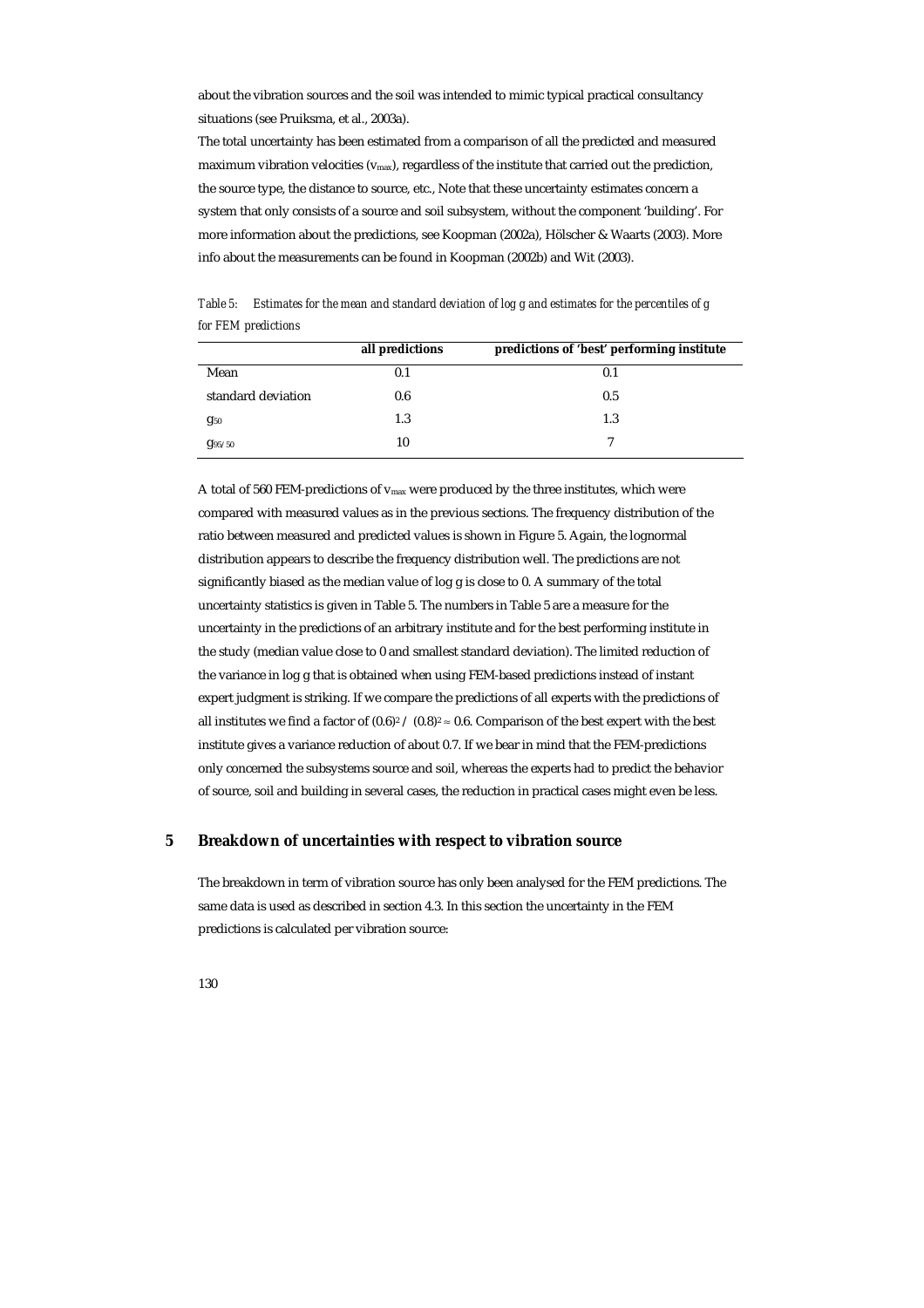- Pile driving
- Sheet-piling using vibratory hammer
- Heavy vehicle crossing a speed ramp

The frequency distribution of the prediction factor g for the various vibration sources is shown in Table 6.

*Table 6: Estimates for the mean and standard deviation of log g and estimates for the percentiles of g for the various vibration sources.* 

|                    |             | Pile driving | Sheet-piling | <b>Heavy</b> | Total (table) |
|--------------------|-------------|--------------|--------------|--------------|---------------|
|                    | all         | 'best'       | using        | vehicle      |               |
|                    | predictions | performing   | vibratory    | crossing a   |               |
|                    |             | institute    | hammer       | speed ramp   |               |
| Mean               | $-0.2$      | 0.2          | 0.2          | 0.3          | 0.1           |
| std deviation      | 0.4         | 0.20         | 0.7          | 0.5          | 0.6           |
| $g_{50}$           | 0.7         | 1.5          | 1.6          | 1.9          | 1.3           |
| g <sub>95/50</sub> | 4.7         | 1.6          | 14.3         | 6.0          | 10            |

The predictions of pile-driving induced vibrations are hardly biased. The spread in the predictions around the measurements is clearly lower than the average uncertainty in vibration predictions as e.g. indicated by the factor g95/50, which for pile-driving has a value of approximately 5, whereas the value for FEM-predictions amounts to 10 in general. The predictions for the best performing institute are also almost unbiased, while the spread in the predictions around the measurements is quite small, i.e.  $g_{95/50} = 1.6$ , a factor 3 lower than the average spread in pile-driving predictions from the three institutes. Analysis of the predictions of the worst-performing institute shows g-statistics comparable to the average scores for piledriving.

Summarizing, the uncertainty in predictions of pile-driving induced vibration levels is a factor 2 less than the overall, total uncertainty in FEM-predictions. For the predictions of the best performing institute this is even a factor 6.

Apparently, vibrations resulting from sheet-piling using vibratory hammers are more difficult to predict than pile-driving induced vibrations. Although the bias is small, the spread in the predictions around the measured values is quite high as indicated by a factor  $g_{95/50}$  of 14. The differences in performance between the various institutes is much smaller here than in the case of pile-driving.

The bias in the predictions for vibrations induced by a heavy vehicle crossing a speed ramp is almost a factor 2 (predictions somewhat underestimated). The spread is again almost a factor 2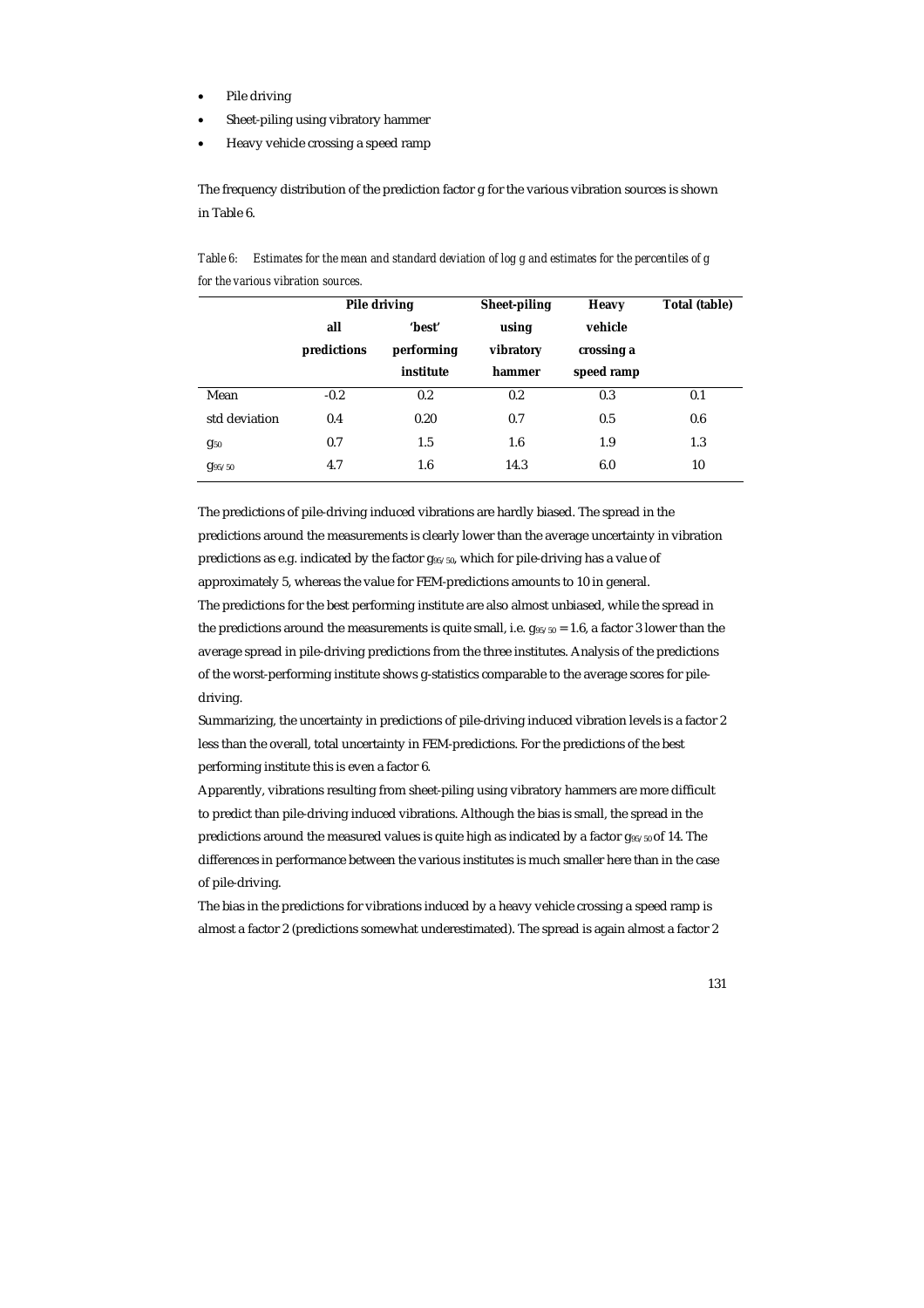smaller than on average:  $g_{95/50} = 6$  instead of 10 for all FEM-predictions. Differences between institutes are not striking.

The analysis shows that the overall poor performance of the FEM-predictions ( $g_{95/50} = 10$ ) mainly results of vibration levels from sheet-piling ( $g_{95/50} = 15$ ). Predictions of vibrations induced by pile-driving and heavy vehicle crossing a speed ramp are less uncertainty-ridden  $(g_{95/50} \approx 15).$ 

# **6 Uncertainty contribution from soil-subsystem**

#### *6.1 Total uncertainty of soil-subsystem*

To assess the contribution or the soil-subsystem to the total uncertainty, separate predictions and measurements were done. These predictions and measurements concerned the same subsystem 'soil', but a different source: a drop weight. Drop weight tests were simulated: an impulsive loading was applied at a location on the surface of the soil model and the response of the model at the location of the various sensors along the measurement grid was calculated. To assess the uncertainty in predictions of the soil subsystem only, predictions for and measurements of the drop weight experiment were compared and statistically analyzed. The predictions were carried out in phase 1, i.e. on the basis of the same soil data that were used for the analysis of the total uncertainty (section 4.3). The frequency distribution of the ratio between measured and predicted values is shown in Figure 6.

The most important observation is that the slope of the distribution for the system source + soil is significantly steeper than the slope of the distribution associated with the separate soil system. This means that the uncertainty in the predictions increases once the input from the subsystem 'source' is fixed without uncertainty. This remarkable result implies that a dependency exists between the source model and the soil submodel ('negative correlation'). At first glance, this is awkward as the physical systems underlying these models are driven by separate and most probably statistically independent variables. However, the common factor in these two models is the user. This user is an expert, who, based on his experience in the field, has a certain expectation of the outcome of the prediction. Hence in choosing point estimates for the model parameters, he will avoid those values that give unrealistic results. As source models generally contain more parameters for which no direct empirical evidence is available, tuning of parameter estimates is most easily done in the source sub-model. At the moment that this tuning opportunity disappears (source is fixed) and predictions have to be made for a rather unfamiliar vibration source (drop weight), the corrective opportunities of the user are ruled out and the real uncertainty in the sub-model appears. This mechanism would also explain why the uncertainties in FEM-predictions and expert judgments are similar. As the user strongly guides the FEM-prediction process, it is the expertise of the user, which determines the results in the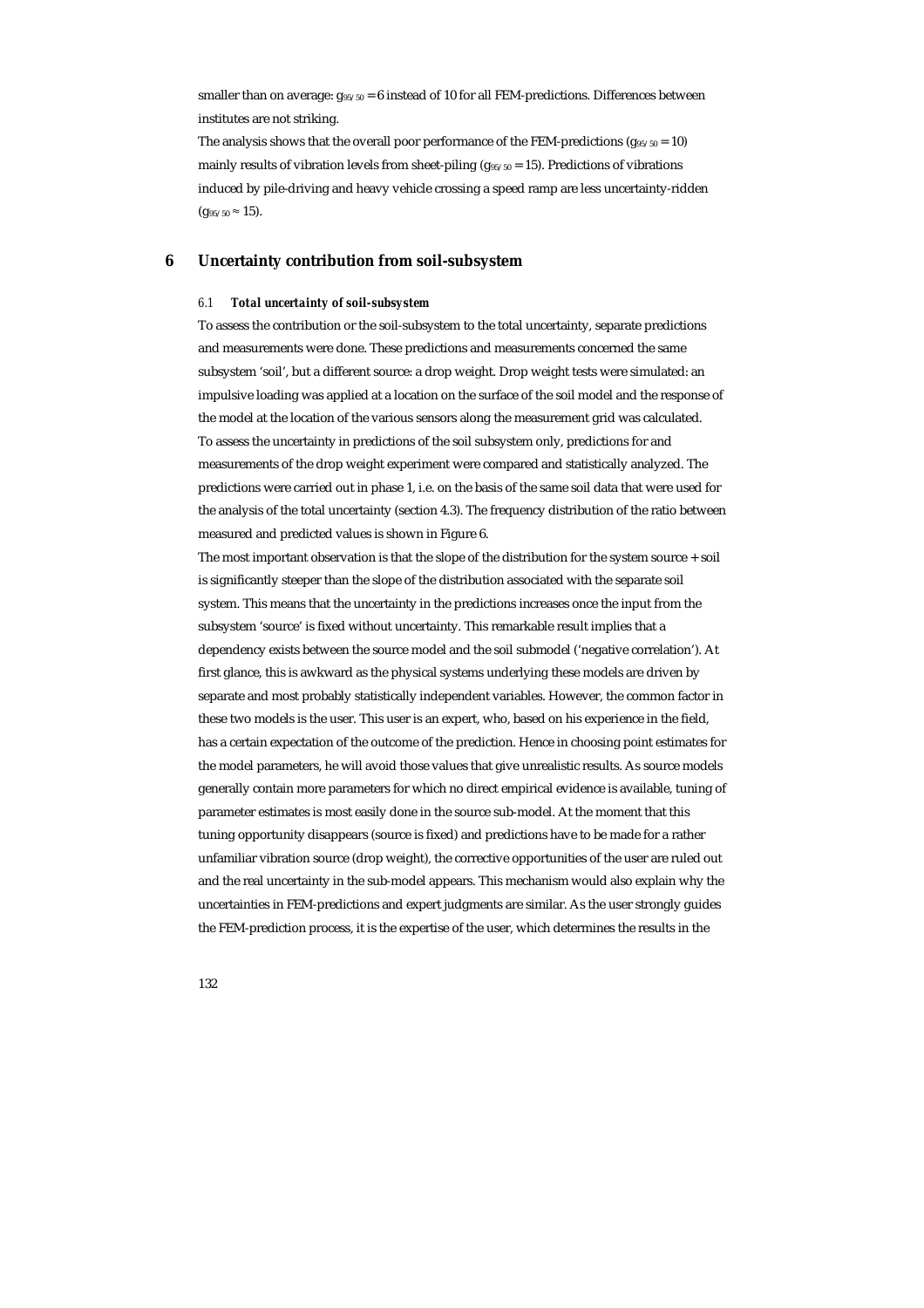end. At this stage we consider the above explanation a plausible and promising hypothesis, but no verification steps have been taken yet.



*Figure 6: Frequency distribution of log g, the logarithm of the ratio of measured values and the FEMpredictions for the soil subsystem only. The frequency distribution is plotted on normal probability paper. For reference the distribution fitted to the FEM-predictions for the system 'source+soil' is also shown (dashed line).* 

## *6.2 Model uncertainty of soil subsystem*

To separate parameter uncertainty from model uncertainty, two sets of predictions were carried out for the subsystem 'soil' under the drop weight loading. These predictions were produced in two subsequent phases, phase 1 and phase 2. For the purpose of the predictions in phase 1, information about the structure and properties of the soil was provided at a level, which resembles the level of information that is available in common practical situations. This was the same information that was also used for the assessment of the total uncertainty in the predictions. This information is limited and therefore gives rise to uncertainty in the model parameters: parameter uncertainty.

In phase 2, extra information about the soil had become available through extra sophisticated measurements (see Pruiksma et al. 2003b, Hölscher 2002). This information implied a reduction of the parameter uncertainty. The reduction of the prediction uncertainty in phase 2 compared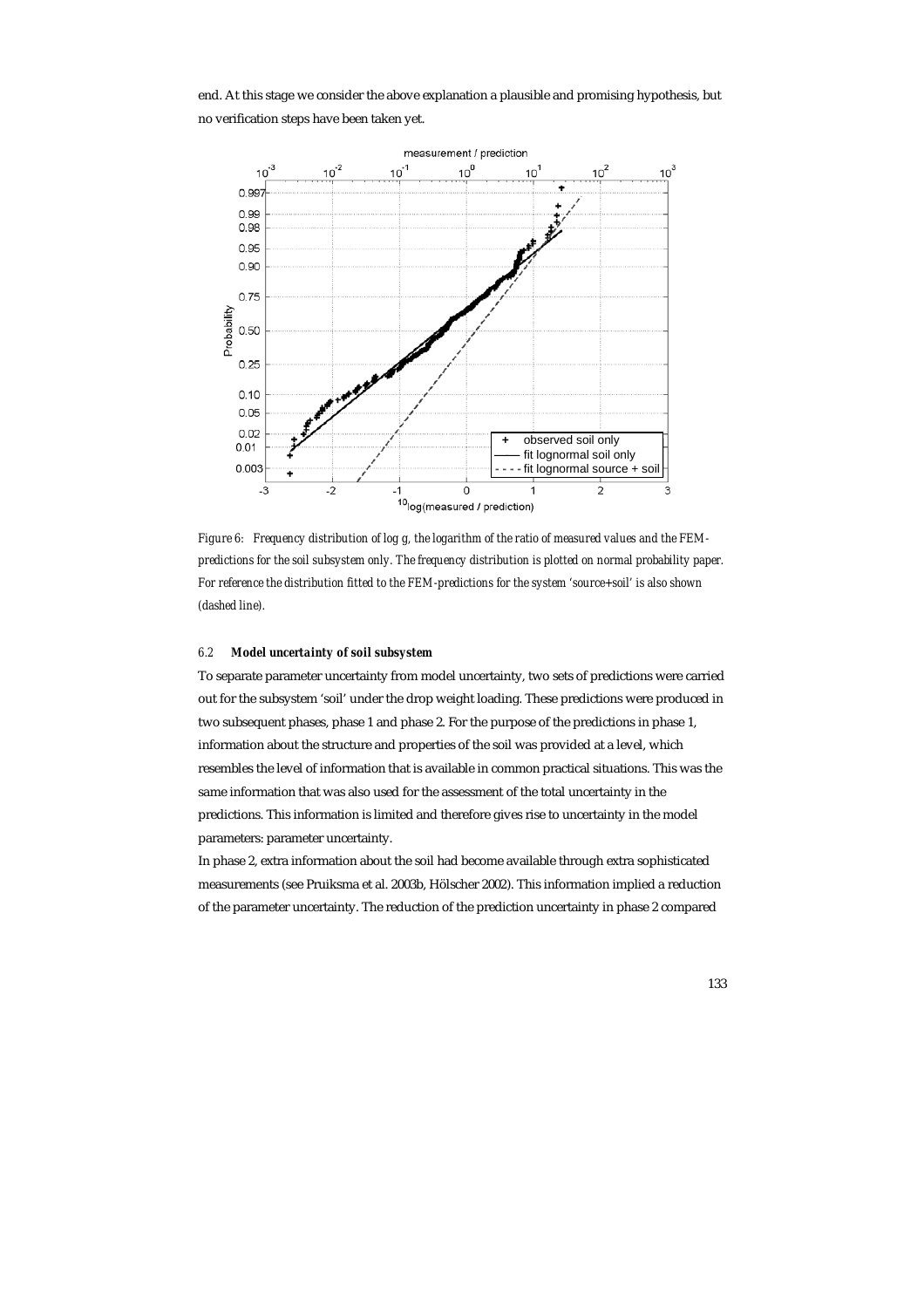to phase 1 gives an indication of the relative contribution of the parameter uncertainty to the overall uncertainty for the subsystem 'soil'.

To analyze the contribution of the soil parameters to the uncertainty, FEM-predictions for the soil system have been made in phase 2, based on extra, measured data on the soil parameters. This reduces the uncertainty in the model parameters compared to phase 1. Table 7 shows the statistics of the frequency distributions of g, the ratio between measured and predicted values. The table shows that the extra information about the soil parameters does not significantly improve the predictions. This indicates that either the reduction in parameter uncertainty obtained by the measurements was negligible or the model uncertainty is the dominant source of uncertainty in the predictions. At this point, only one single soil system was investigated, different results might be obtained for other soil systems. Future investigations are required to further resolve this issue.

*Table 7: Estimates for the mean and standard deviation of log g and estimates for the percentiles of g for FEM-predictions of in phase 1 (standard parameter uncertainty) and phase 2 (reduced parameter uncertainty).* 

|                    | phase 1 | phase 2 |
|--------------------|---------|---------|
| mean               | $-0.4$  | $-0.3$  |
| standard deviation | 0.9     | 0.9     |
| $g_{50}$           | 0.4     | 0.5     |
| g <sub>95/50</sub> | 30      | 30      |

# **7 Summary**

The results from the previous sections are summarized here in the form of two tables. Table 8 shows the percentile values  $g_{50}$  and  $g_{95/50}$  for the total uncertainty associated with the three prediction methods. The table also gives a breakdown of the uncertainty in terms of vibration source and sensor location. When the results in Table 8 are compared with the a-priori expectations of the total uncertainty (see Table 2), a difference of approximately factor 5 can be seen, when assuming that 'conservatism' in Table 2 is intended to correspond to the 95 % fractile. Alternatively, we can conclude that 'conservatism' in Table 2 in fact corresponds to only the 60 % fractile. This tendency to be overconfident was also found in the expert judgment study reported in section 4.1.

Table 9 compares the total uncertainty with the uncertainty in the predictions for the separate soil sub-model and the influence of the reduced parameter uncertainty.

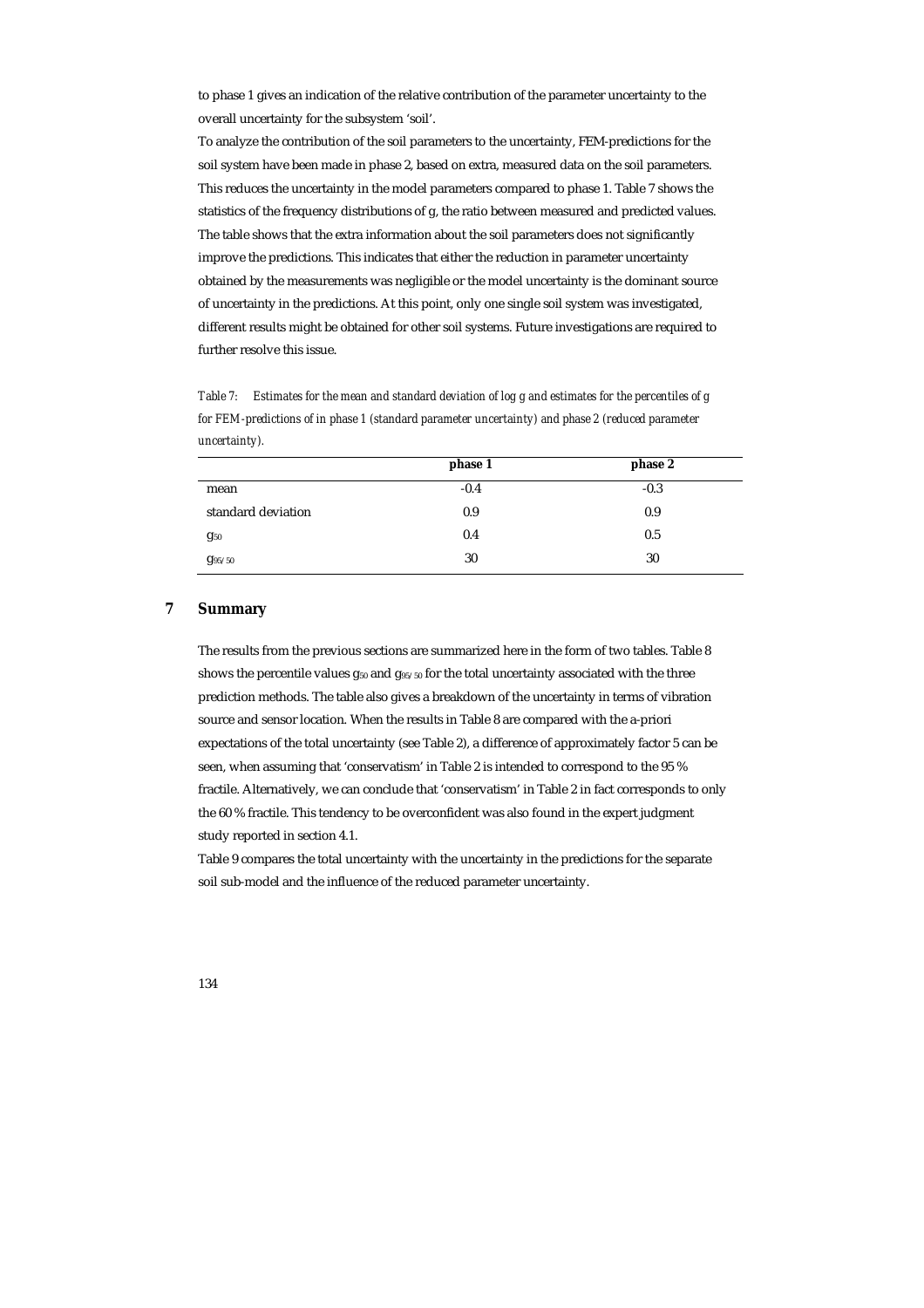| Table 8: Overview of the total uncertainty associated with the various prediction tools and methods. |  |
|------------------------------------------------------------------------------------------------------|--|
|------------------------------------------------------------------------------------------------------|--|

| Vibration source $\rightarrow$ |                    | Pile-<br>driving | <b>Sheet</b><br>piling | <b>Traffic</b> | Overall | A-priori expert<br>opinion on over- |
|--------------------------------|--------------------|------------------|------------------------|----------------|---------|-------------------------------------|
| <b>Prediction</b>              |                    |                  |                        |                |         | all uncertainty                     |
| method                         |                    |                  |                        |                |         |                                     |
| ↓                              |                    |                  |                        |                |         |                                     |
| <b>Expert</b>                  | $g_{50}$           |                  |                        |                | 0.6     | 1                                   |
|                                | g <sub>95/50</sub> |                  |                        |                | 18      | 4                                   |
| Empirical (D11)                | $g_{50}$           |                  |                        |                | 0.25    | $\mathbf{1}$                        |
|                                | g <sub>95/50</sub> |                  |                        |                | 20      | 3                                   |
| <b>FEM</b>                     | $g_{50}$           | 0.7              | 1.6                    | 1.9            | 1.3     | 1                                   |
|                                | g <sub>95/50</sub> | $\sqrt{5}$       | 15                     | 6              | 10      | 2                                   |

### *Table 9: Breakdown of the uncertainty in FEM-predictions.*

| Subsystem $\rightarrow$ |             |           | total |       |     |
|-------------------------|-------------|-----------|-------|-------|-----|
|                         |             | parameter | model | total |     |
| <b>FEM</b>              | $g_{50}$    | $0.5\,$   |       | 0.4   | 1.3 |
|                         | $g_{95/50}$ | 30        |       | 30    | 10  |

# **8 Conclusions and recommendations**

# *8.1 Conclusions*

- 1. The uncertainty in vibration predictions in civil engineering applications is quite large, typically 1 order of magnitude. This is much higher than expected beforehand (see section 1). The bias in predictions is relatively small.
- 2. The uncertainty in vibration predictions reduces from a factor 20 to a factor 5–10 when sophisticated computational FEM-models are used instead of expert judgment. Although this is a significant reduction, the residual uncertainty remains large. A partial explanation is that the modeling choices that have to be made are decisive for the uncertainty in the predictions. These choices are, in the end, based on expert judgment.
- 3. Predictions of vibration levels resulting from pile-driving and traffic have an associated uncertainty of approximately a factor 3-5 (both FEM and empirical). The uncertainty in predictions of sheet-piling induced vibrations is much larger, typically in the order of a factor 15 (FEM).
- 4. Uncertainty in predictions from a FEM-model of a source-plus-soil-system, where the source is part of the model with inherent uncertainties in parameterization and modeling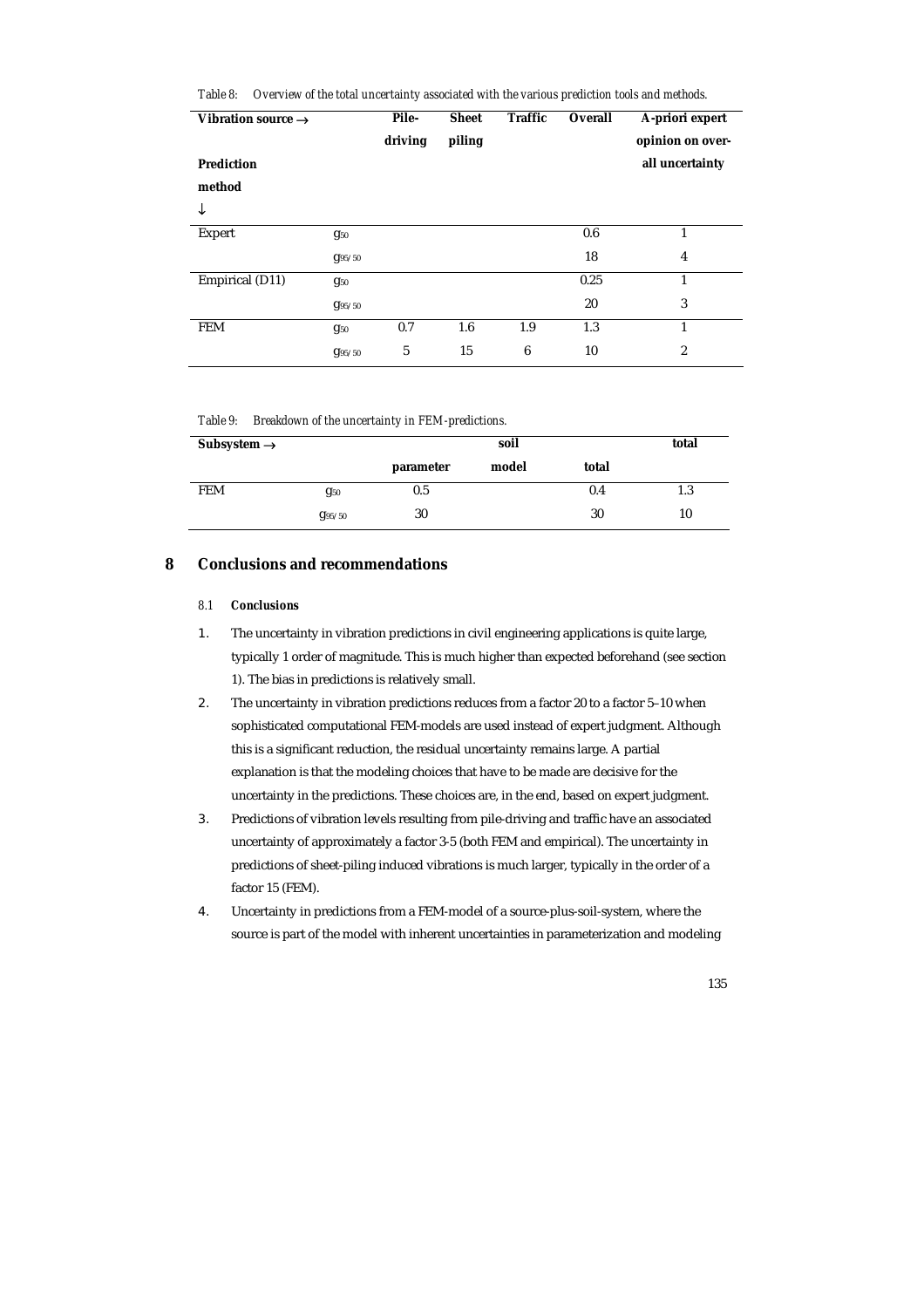assumptions is found to be **smaller** than the uncertainty in predictions from a FEM-model of subsystem 'soil' only, excited by a known vibration source. This indicates a dependency ('negative correlation') between soil and source models. A plausible explanation is that this dependency is introduced by the user, who compensates erroneous behavior of the soil-model by adjusting parameters in the source model to obtain results that he perceives as realistic on the basis of his experience. To validate this explanation additional study is recommended.

- 5. Extra information about the soil parameters in this study did not significantly improve the predictions. This indicates that either the reduction in parameter uncertainty obtained by the measurements was negligible or the model uncertainty was the dominant source of uncertainty in the predictions.
- 6. The experts on vibration predictions (section 4.1) in this study tend to choose their 95 percentile predictions too low: these predictions are exceeded by the measured values in about 25% of the cases.
- 7. The experts on model uncertainty (Table 2) are over-confident as well. The estimated 95 % confidence level is in reality only a 60 % confidence level.
- 8. Prediction uncertainty should not be attributed to a model or a modeling approach alone as it depends on the interaction between the model and its user.

#### *8.2 Recommendations*

- 1. In the course of this study, a large amount of valuable information has been generated, i.e. combinations of measurements and predictions with multiple techniques and for a variety of settings. The analysis presented in this paper is only a first step in the contribution that this information can make to the understanding of uncertainty in vibration predictions. So far, the measurements and predictions have only be compared statistically. These analyses give overall insight in the uncertainties involved, but they hardly provide clues to pinpoint the causes for the observed discrepancies between measurements and predictions. Detailed analyses from a soil/structural dynamics point of view would be beneficial in this respect.
- 2. A hypothesis has been proposed to explain the remarkable increase in prediction uncertainty in response to a reduction of the uncertainty in the parameters of the source submodel (see conclusion 4). It is recommended that additional study is conducted to a) verify if this observation can be reproduced in other settings and if so b) scrutinize the explanatory hypothesis raised in the present study.
- 3. Performing a same kind of study for other kinds of predictions would give much insight about the state of the art in reliability of predictions.